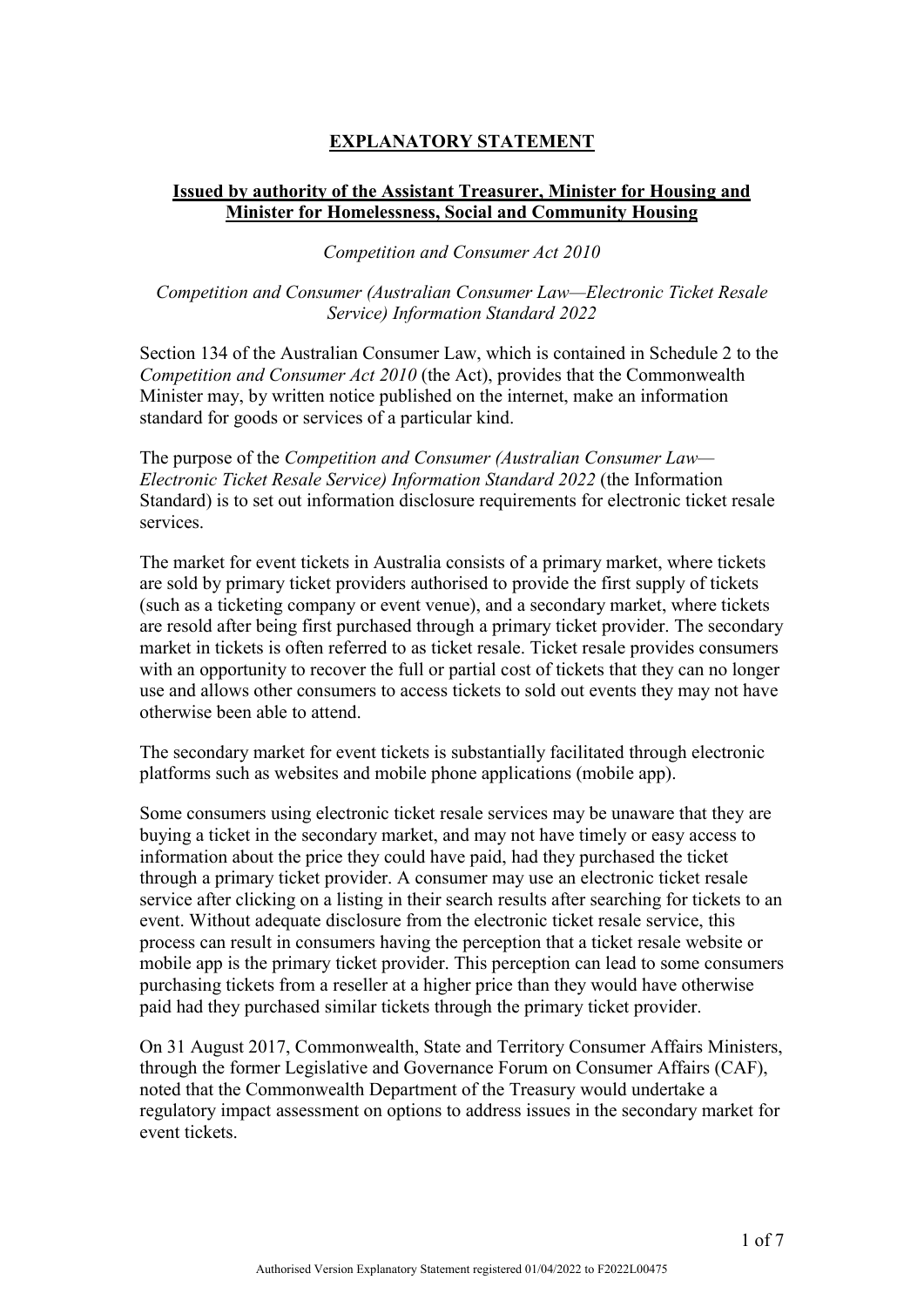Public consultation on a Consultation Regulation Impact Statement took place in November and December 2017. During the consultation process, 16 submissions were received from stakeholders, and 377 consumer comments were recorded via the Treasury website.

On 26 October 2018, Commonwealth, State and Territory Consumer Affairs Ministers, through the former CAF, agreed to require ticket resale services to disclose the face value of tickets and to disclose the fact that they are not an original ticket seller. This was agreed to ensure consumers are aware they are buying from a reseller, informed of any differences between the face value of a particular ticket and the resale price, and able to make an informed decision about whether to buy tickets from an electronic ticket resale service.

A Decision Regulation Impact Statement was published in November 2018 and assessed as compliant with Council of Australian Governments Regulation Impact Statement requirements by the Office of Best Practice Regulation.<sup>1</sup> Consultation on an exposure draft of the Information Standard occurred from 24 December 2019 to 14 February 2020. Eleven submissions were received from stakeholders including industry organisations, consumer groups and individuals.

The Information Standard requires a person who is providing an electronic ticket resale service to continuously display information on their electronic platforms in order to inform consumers that they are a ticket resale service and not the primary ticket provider. The Information Standard also requires the disclosure of information about the price of a ticket in the primary market.

Details of the Information Standard are set out in Attachment A.

The Information Standard is a legislative instrument for the purposes of the *Legislation Act 2003*.

The Australian Consumer Law, contained in Schedule 2 to the Act, is made pursuant to the Intergovernmental Agreement for the Australian Consumer Law. The Australian Consumer Law therefore facilitates the establishment or operation of an intergovernmental scheme involving the Commonwealth and all States and Territories, while authorising the Information Standard to be made for the purposes of the scheme. Accordingly, the Information Standard is not subject to disallowance by virtue of subsection 44(1) of the *Legislation Act 2003*, or sunsetting by virtue of subsection 54(1) of that Act.

The Information Standard commences the day after the end of the period of six months, beginning on the day the instrument is registered on the Federal Register of Legislation.

<u>.</u>

<sup>&</sup>lt;sup>1</sup> The Decision Regulation Impact Statement *Ticket Reselling in Australia* is available here: [https://obpr.pmc.gov.au/published-impact-analyses-and-reports/ticket-reselling-0.](https://obpr.pmc.gov.au/published-impact-analyses-and-reports/ticket-reselling-0)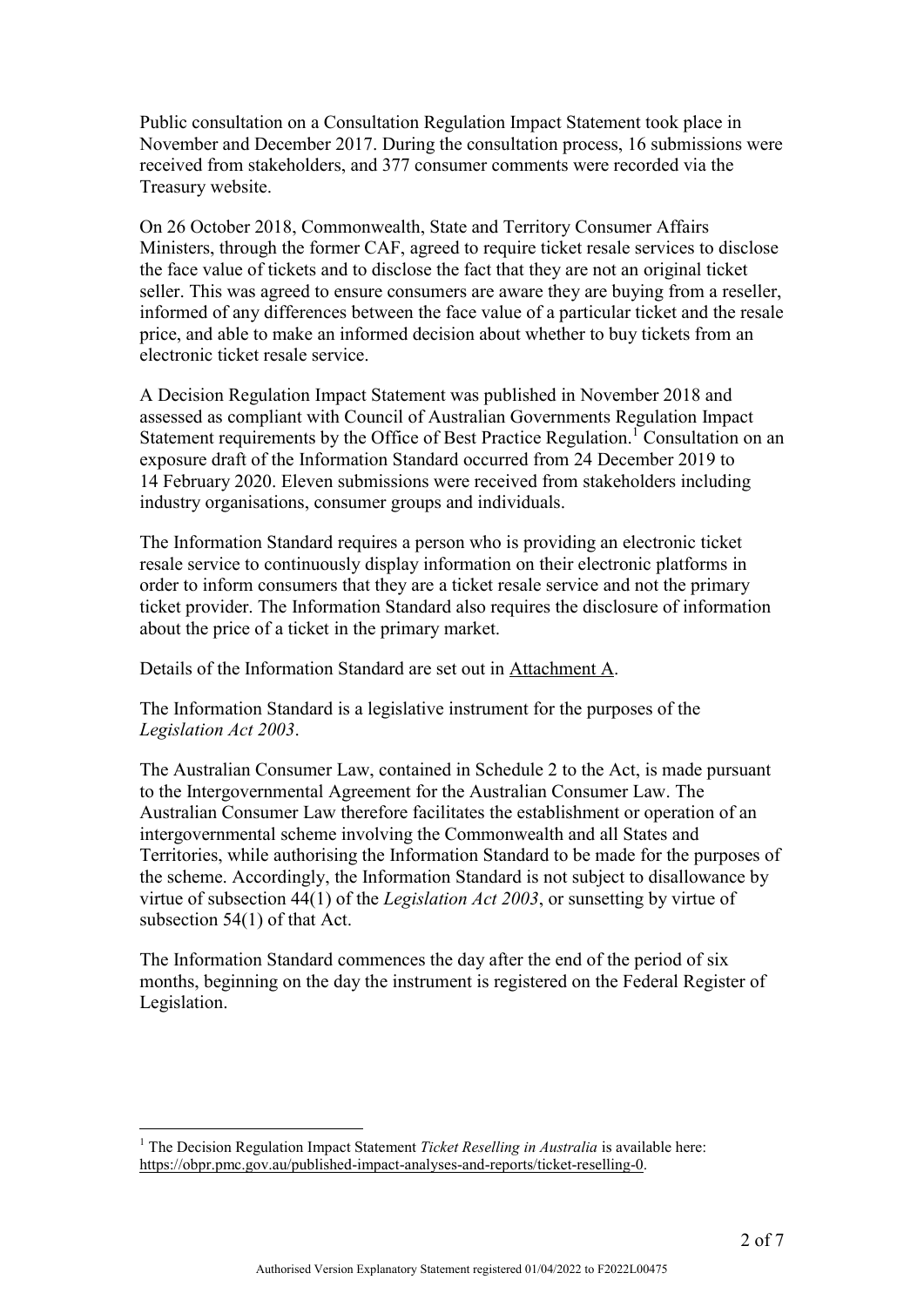## **ATTACHMENT A**

**Details of the** *Competition and Consumer (Australian Consumer Law—Electronic Ticket Resale Service) Information Standard 2022*

### **Part 1 – Preliminary**

#### Section 1 – Name of the Information Standard

This section provides that the name of the instrument is the *Competition and Consumer (Australian Consumer Law—Electronic Ticket Resale Service) Information Standard 2022* (the Information Standard).

#### Section 2 – Commencement

This section provides that the Information Standard will commence on the day after the end of the period of six months beginning on the day the instrument is registered on the Federal Register of Legislation.

#### Section 3 – Authority

This section provides that the Information Standard is made under the *Competition and Consumer Act 2010* (the Act).

#### Section 4 – Definitions

This section contains definitions of key terms used in the Information Standard. Notably the term *market* takes the meaning given at section 4E of the Act, whilst the terms *service* and *supply* take the meanings that are given at section 2 of Schedule 2 to the Act.

The term *event* should be interpreted broadly and should not be limited to the list provided at the definition.

#### Section 5 – Inconsistency with State and Territory Laws

This section provides the Information Standard does not operate to exclude or limit the operation of a law of a State or Territory that is capable of operating concurrently with the provisions of Part 2, which contains the electronic ticket resale service display requirements.

### **Part 2 – Electronic ticket resale service display requirements**

#### Section 6 – Display requirements

Subsection 6(1) sets out two conditions that together define the kind of service to which the Information Standard applies. If a service meets both the conditions, the person providing that service must ensure they comply with the obligations set out in subsection  $6(2)$ .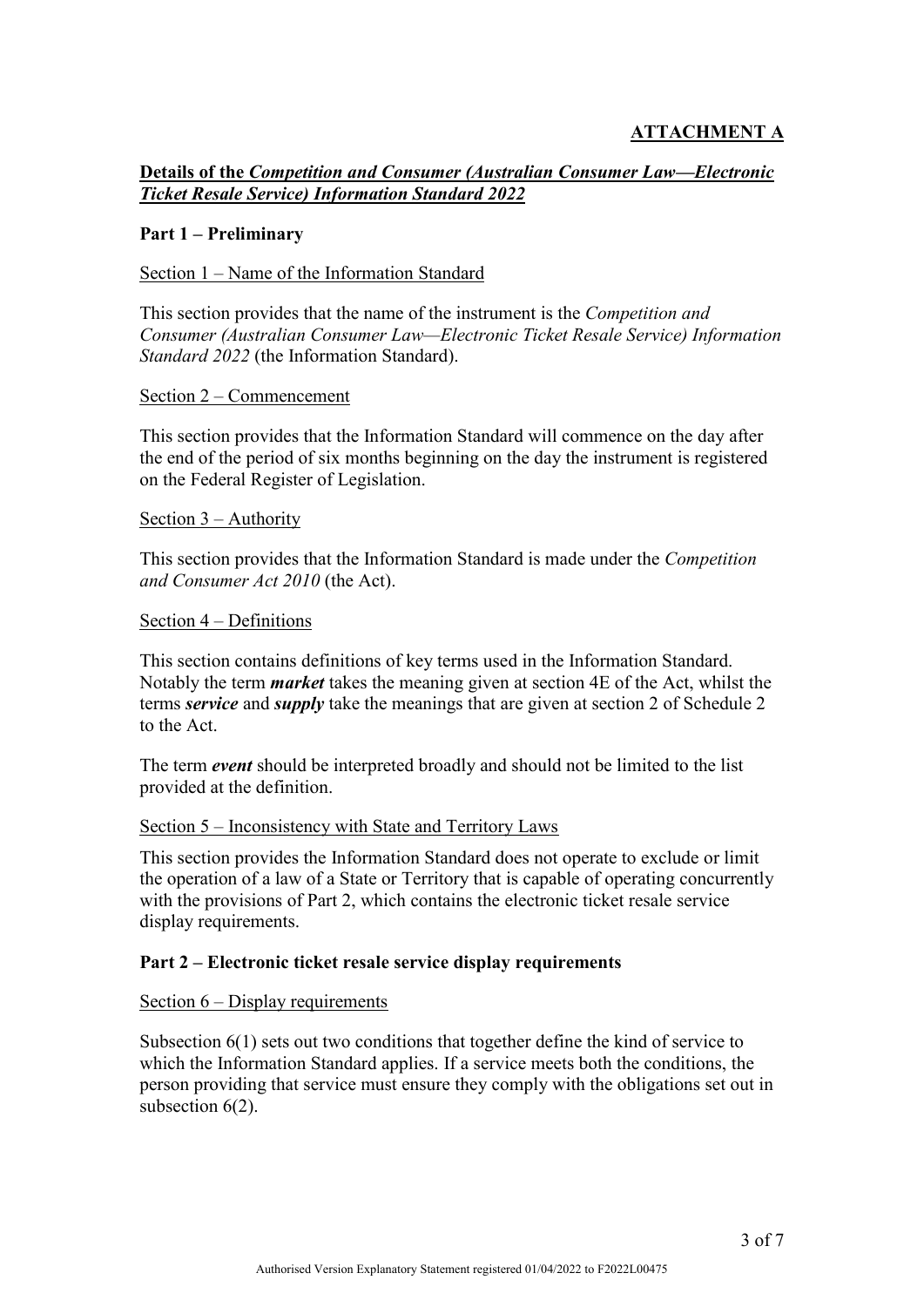## *Subsection 6(1) – Defining the kind of service*

## *Condition 1 – paragraph 6(1)(a)*

This condition captures services that provide information to a person (the *consumer*) in relation to the supply, in a secondary market, of a ticket for admission to an event hosted or located in Australia.

## *Condition 2 – paragraph 6(1)(b)*

This condition qualifies the first condition by describing the method by which the information in the first condition must be supplied. Firstly, the information must be supplied by an electronic platform, such as a website or mobile app. For example, information supplied by a newspaper or in-person would not meet this condition. Secondly, the electronic platform must function for the sole or dominant purpose of facilitating a market in tickets for admission to events.

### **Example 1 – kind of service**

Company A runs a mobile app which offers a service where people can list information on an electronic notice board, advertising goods or services for sale. The goods and services can be sold at a fixed price or by way of auction. The mobile app offers the service in relation to hundreds of different categories of goods and services such as cars, garden supplies, jewellery, real estate, tickets, and books. It is difficult to discern which category contains the most listings.

The listing service provided on this mobile app would not meet the condition at paragraph 6(1)(b) because the dominant purpose of the mobile app is facilitating the listing of many categories of goods and services, not facilitating a market in tickets for admission to events.

### **Example 2 – kind of service**

Company B runs a website which offers a number of ticketing services to consumers. People can use the website to list information about tickets for admission to Australian or international events that they wish to sell, having first purchased those tickets from a primary ticket provider. People can also use the website to view information about the tickets that are listed for sale on the website.

The website also offers some other services such as facilitating the exchange of tickets between people who have listed a ticket for sale and people who wish to buy a listed ticket. The website also offers an underwriting service that guarantees to buyers and sellers of tickets that they will get the money or tickets owed to them in transactions facilitated through the website.

As Company B's website is an electronic platform that has the dominant purpose of facilitating a market in tickets, it meets the condition at paragraph 6(1)(b) in relation to the means by which the information mentioned in paragraph 6(1)(a) is supplied.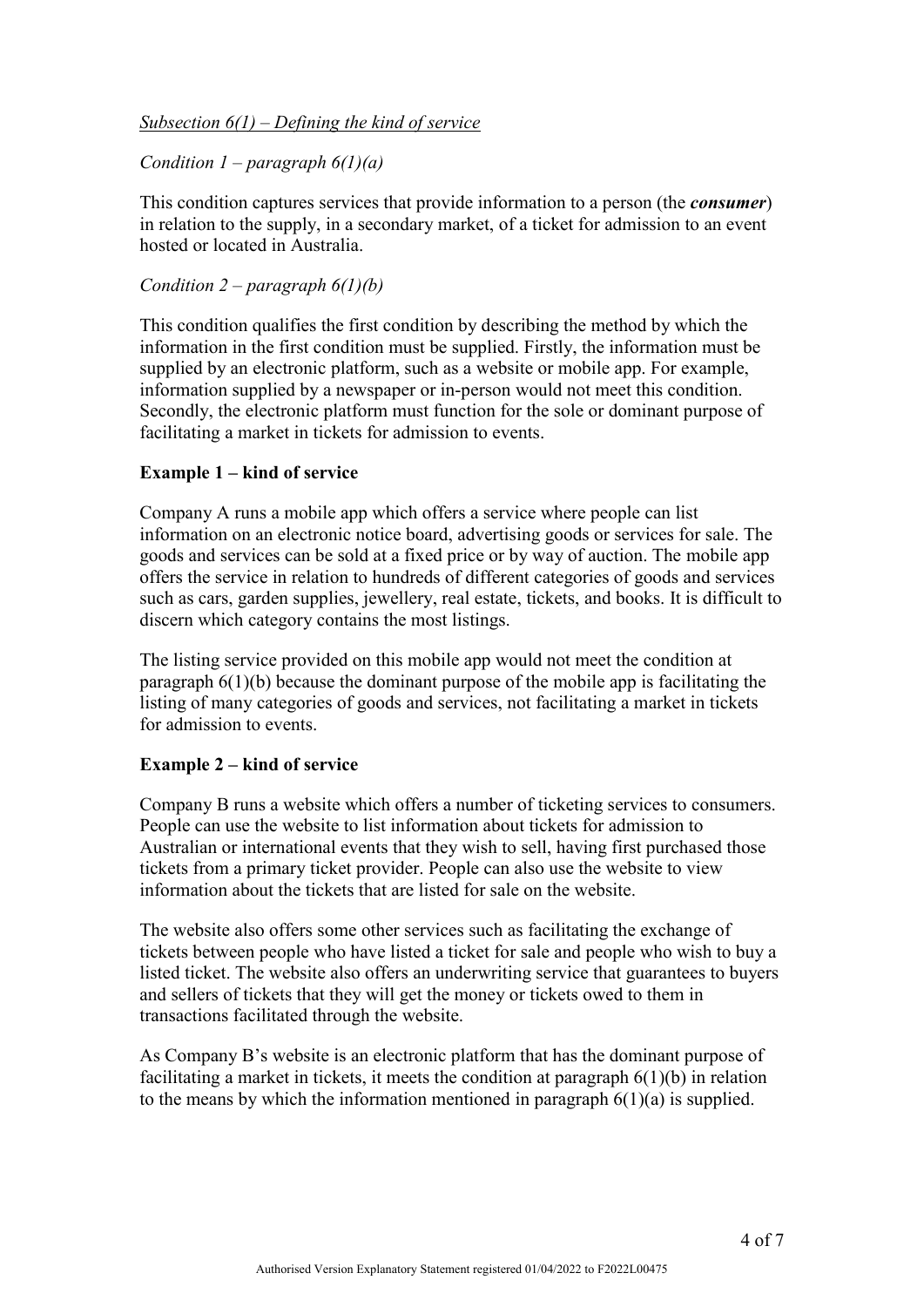## **Example 3 – kind of service**

Company C runs a mobile app that facilitates a market in tickets for admission to sporting events in Australia. Company C are authorised to provide the first supply of tickets to sporting events; the dominant purpose of their mobile app is to supply tickets in the primary market. However, Company C also uses its mobile app to facilitate the resale of its tickets in the secondary market. A person can use the mobile app to list a ticket that they originally purchased from Company C and sell it to a new buyer. Company C does not buy back the tickets. Company C's mobile app merely provides a third-party platform to facilitate the resale of its tickets between a buyer and a seller.

The service provided on Company C's mobile app would meet the conditions in subsection 6(1). Although the dominant purpose of Company C's mobile app is to supply tickets in the primary market, paragraph 6(1)(b) applies to an electronic platform whose dominant purpose is to facilitate a market in tickets; this includes the primary market in tickets and the secondary market in tickets. As the mobile app provides information in relation to the supply of tickets in the secondary market, and the dominant purpose of the website is to facilitate the primary market in tickets, the website must display the information set out in subsection 6(2) on the relevant parts of the mobile app that facilitate the resale of tickets in the secondary market.

## *Subsection 6(2) – Display requirements*

Subsection 6(2) of the Information Standard sets out the obligations that must be complied with by a person providing a service that meets the conditions in subsection  $6(1)$ .

A person must display the statement at paragraph 6(2)(a) on their electronic platform so that it can be easily seen and read by any person. This is intended to clearly indicate to a consumer viewing the electronic platform that they are using a ticket resale service, and that they are not buying a ticket from a primary ticket provider.

Paragraph  $6(2)(b)$  requires information about the total price of a ticket in the primary market to be supplied to consumers. The intention of this paragraph is to ensure that consumers have adequate information about how much a ticket to an event would have cost from the primary ticket provider.

The price of a ticket in the primary market is required to be displayed continuously. This means that whenever a purchase price for the resale of a ticket is displayed, the total price that a person would reasonably be expected to have paid in the primary market must also be displayed.

The total price should be worked out by reference to the actual price that a person would reasonably be expected to pay to purchase that ticket from the person authorised to provide the first supply of tickets for that same event.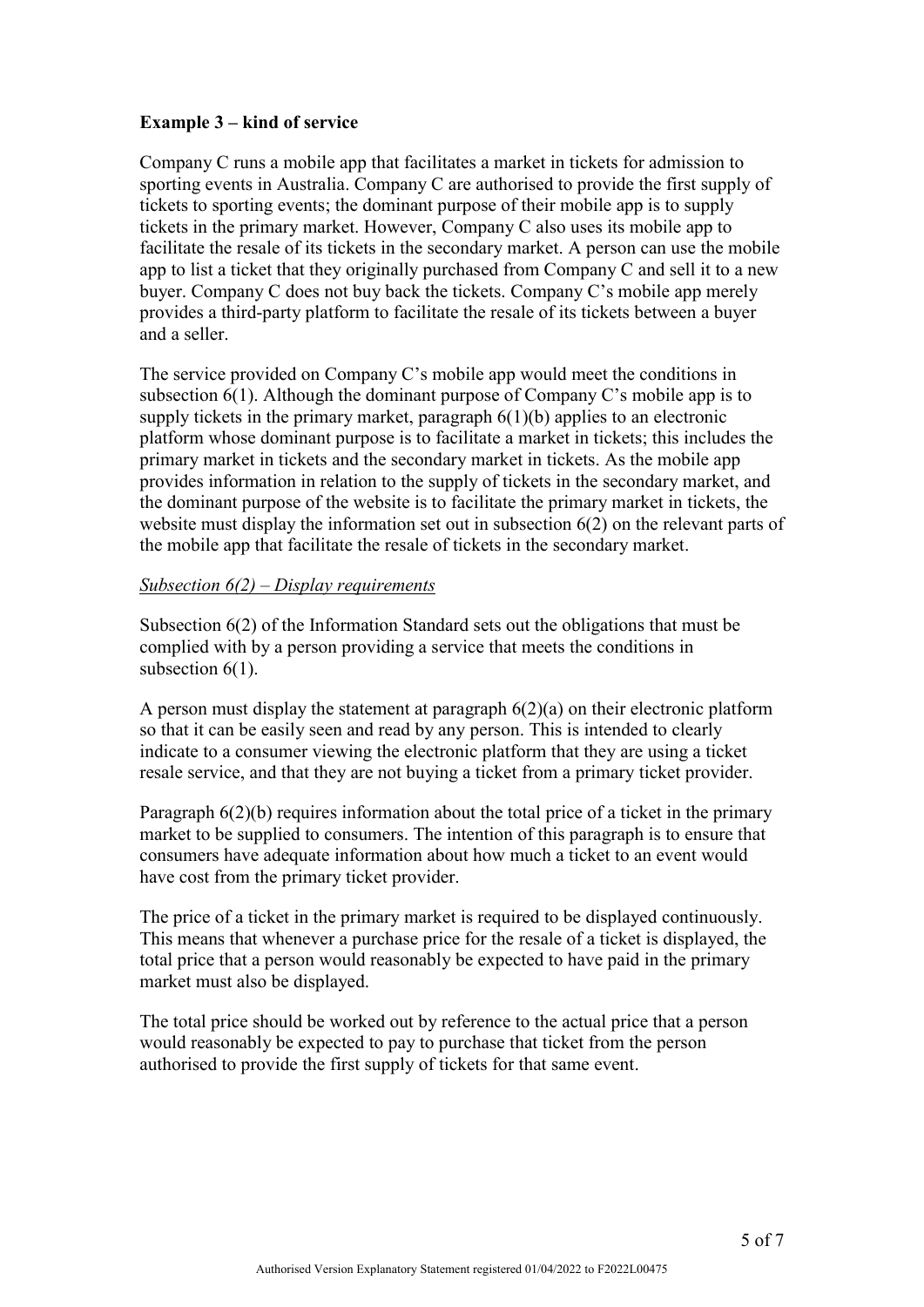This could be determined by reference to the price stated on the ticket, also known as the face value of the ticket. If no price is displayed on the face of the ticket, the total price could be determined by:

- the amount for which the ticket was originally sold by the primary ticket provider; or
- the amount specified for the ticket in an advertisement or website.

If the original price of the ticket is not available, a person may be required to compare the characteristics of the ticket to similar tickets sold by a primary ticket provider. These characteristics would include, but are not limited to:

- the event to which the ticket grants admission;
- the time, date, and location of that event;
- the seat number or viewing position at the event to which the ticket relates; or
- if there are multiple releases of tickets to an event, then the relevant release. For example, a ticket purchased in an 'early bird' period may be cheaper than tickets purchased at a later date after the 'early bird' period has ended.

The total price does not need to include the cost of sending the ticket from the primary ticket provider to a consumer. The example to subsection 6(2) illustrates this. If a ticket to an Australian event is sold by a primary ticket provider for \$108 including \$8 postage, the total price a person would reasonably be expected to pay to purchase the ticket from a person who is authorised to provide the first supply of tickets, excluding postage, is \$100.

A person that supplies a service to which the Information Standard applies by virtue of subsection 6(1), that does not comply with the display requirements in subsection 6(2), may commit a strict liability offence pursuant to section 204 of Schedule 2 of the Act or be liable to a civil penalty pursuant to section 137 of Schedule 2 of the Act.

### **Example 1 – display requirements**

Company D runs a website which primarily allows consumers to list information about tickets for admission to events in Australia that they wish to sell, having first purchased those tickets from a primary ticket provider. People can also use the website to view information about the tickets that are for sale. The service provided on Company D's website meets the conditions in subsection 6(1). Company D is responsible for complying with display requirements in subsection 6(2) rather than a consumer listing a ticket for sale.

Company D intend to list a ticket for sale on behalf of a seller and are looking to verify the total price a person could reasonably be expected to pay for that ticket in the primary market. The ticket is a season ticket to the ballet in Melbourne. Company D determines that the event organiser originally charged \$700 for the ticket, which covered admission to 6 performances. However, only one performance remains in the season. The price of a ticket to the final performance, in a similar seat, is